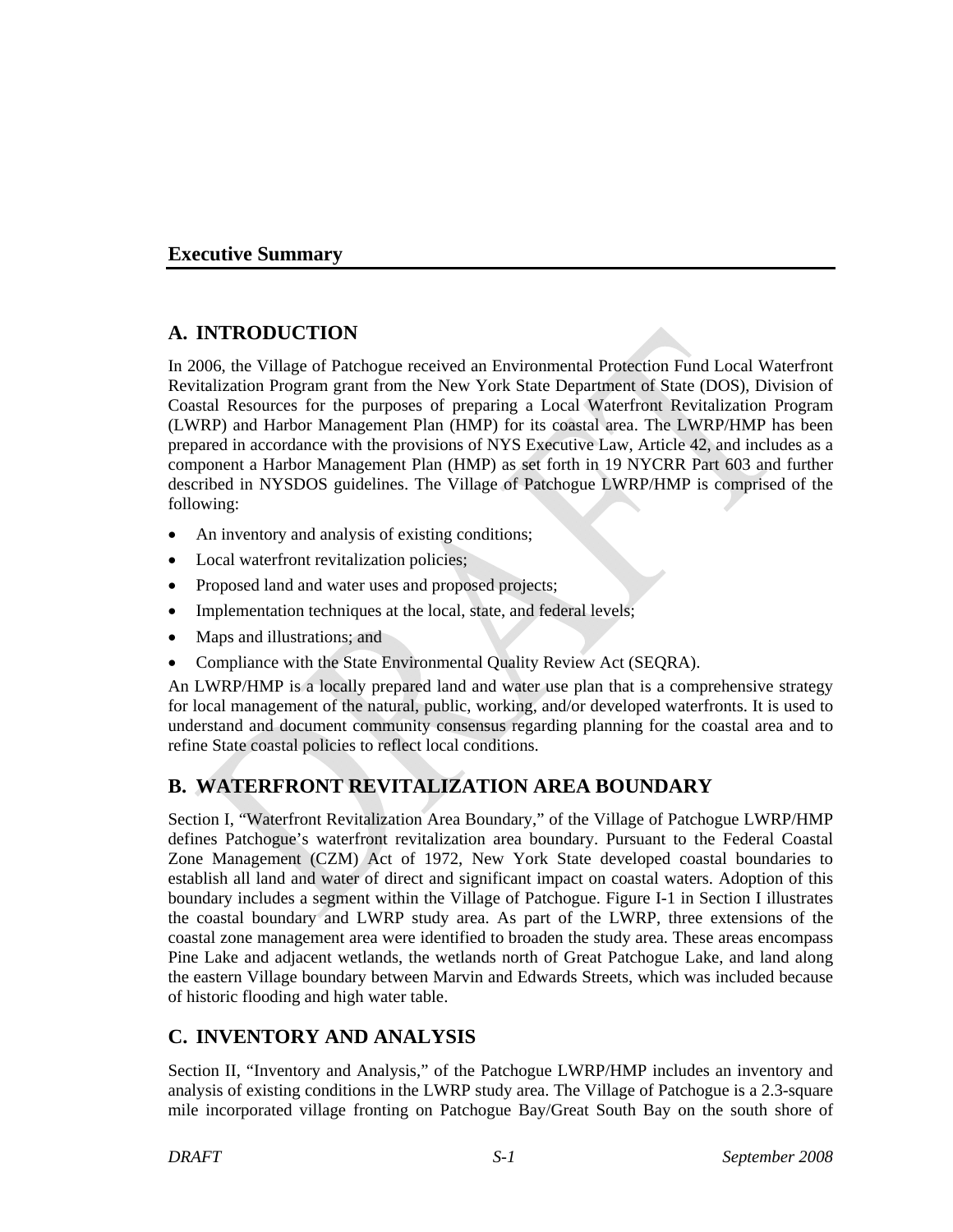Long Island, approximately 50 miles east of New York City. Patchogue is bounded on the north, east, and west by the Town of Brookhaven. Patchogue Bay forms the southern boundary of the Village. The entire Village is part of the Great South Bay watershed. It is also designated as a maritime center in the South Shore Estuary Reserve (SSER) Comprehensive Plan, prepared by DOS. The focus of the Village's commercial and recreational maritime activity is the coastal zone of the Patchogue River, which is about 1 mile long from its mouth at Patchogue Bay north to the street crossing at Division Street. The Patchogue River maritime center is supported by multimodal ferry-rail transportation in the northeast portion of its waterfront, where the National Park Service's (NPS) Fire Island National Seashore (FINS) ferries and the nearby Long Island Rail Road (LIRR) station are located (the station is about 0.3 miles from the ferry). The Patchogue River and Patchogue Bay/Great South Bay shorelines of the Village of Patchogue together total about 8 miles.

## **VILLAGE, STATE, AND REGIONAL COASTAL POLICIES**

To date, the Village has undertaken a number of significant planning studies for the coastal zone and adjacent upland areas, including the *Village of Patchogue Local Waterfront Revitalization Program* (1987), *Patchogue River Maritime Center Plan* (1999), *Village of Patchogue Downtown Business District Study* (2002), and *Redevelopment Action Plan for the Patchogue River Northeast Quadrant* (2005). Suffolk County Department of Planning was principal author of the *Patchogue River Maritime Center Plan* and *Village of Patchogue Downtown Business District Study*.

The 44 New York State Coastal Policies are used to guide local governments in the preparation of LWRPs, among other purposes. In some parts of the State, the New York State Coastal Policies have been refined to take into account regional and local considerations. For example, the 13 Long Island Sound Coastal Policies consider the economic, environmental, and cultural characteristics of the Long Island Sound coastal region. These policies guide development and updates of LWRPs in the region, taking the place of the statewide policies. In accordance with guidance from DOS, waterfront revitalization policies for the Village of Patchogue are based upon the Long Island Sound Coastal Management Program policies. As described in Section II of the LWRP/HMP, the SSER Comprehensive Plan and NPS' General Management Plan for FINS also include regional policies applicable to the Village of Patchogue.

## **EXISTING LAND USE AND ZONING**

Existing land uses within the LWRP study area are a mix of residential, industrial, commercial, recreational, and institutional. Community facilities are another predominant feature throughout the study area. The current use of the majority of the land within the study area is residential. Along the Patchogue River waterfront and Main Street, the predominant land uses are commercial and industrial. The Patchogue River waterfront has a mix of residential, maritime, commercial, recreational, and industrial uses, as well as a few vacant sites.

Zoning within the Village is controlled by Chapter 93, "Zoning," of the *Code of the Village of Patchogue* (Village Code). The LWRP study area encompasses several zoning districts, including A and C Residence Districts; D1, D2, D3, and D5 Business Districts; E Industrial District; and RPO Residence, Professional, and Office District. The bulk of the land along the Patchogue River south of Division Street is located in the E Industrial zoning district, which allows industrial uses as well as commercial and residential uses when authorized by the Board of Trustees.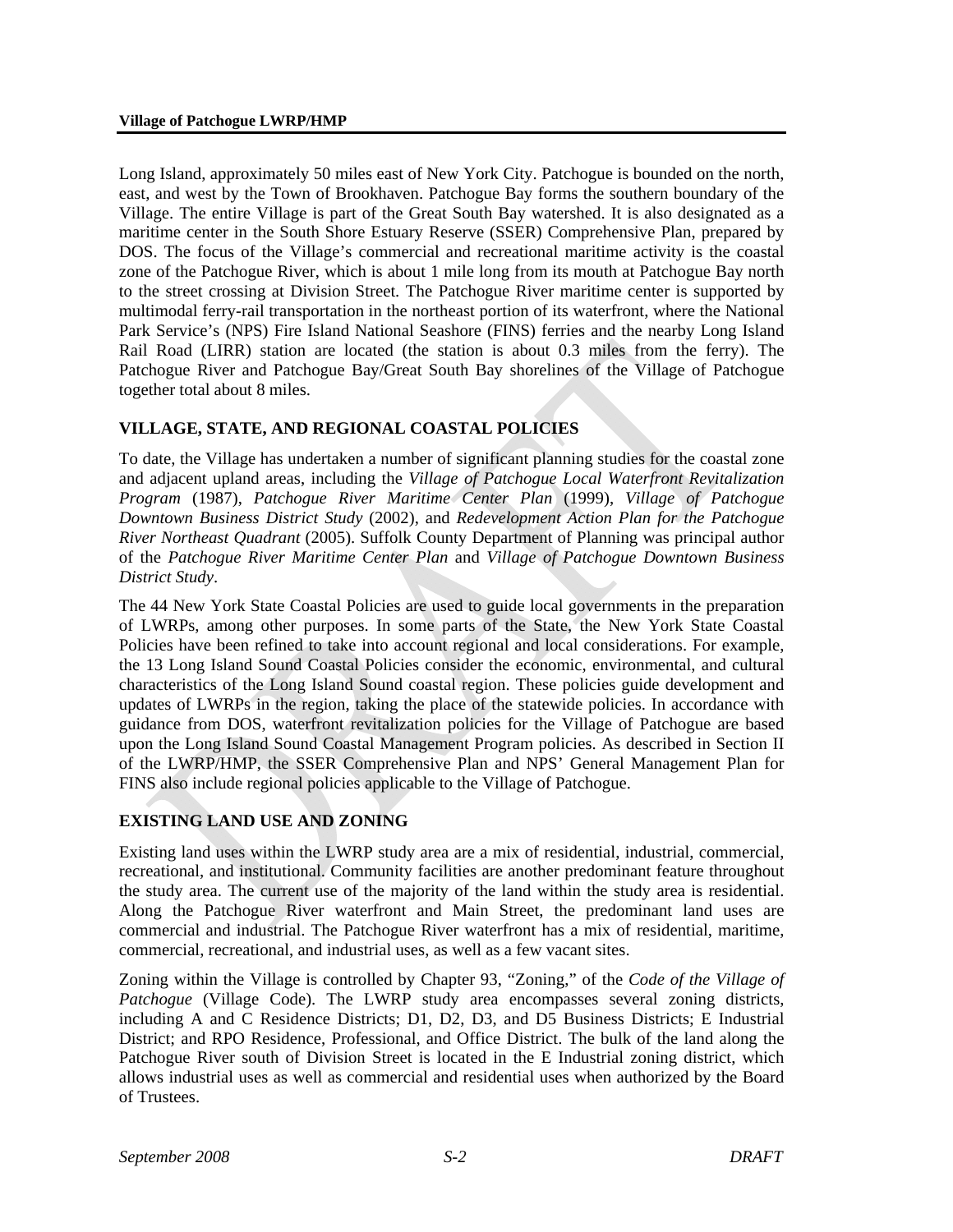#### **PUBLIC ACCESS AND RECREATIONAL RESOURCES**

Pine, West, and Great Patchogue Lakes are located in the northern portion of the LWRP study area, and have limited waterfront access. This is the result of the lakes being primarily surrounded by private, single-family residential properties. The Patchogue River can be accessed at several locations, some public and some quasi-public, such as private marinas along the eastern and western shorelines, and FINS property on the eastern side of the river.

The Village of Patchogue has many parks and recreational facilities within the waterfront study area. These facilities include Four Sisters Park and Tennis Courts (Rider Avenue); Patchogue Pool and Beach Club (Maiden Lane); Rider Avenue Park and Rotary Basketball Courts (Rider Avenue); Shorefront Park and Softball Field (Smith Street); Father Cyrus Tortora Memorial Park (Central Avenue and East 3rd Street); John S. Belzak Memorial Park and Tennis Courts (Lakeland Avenue); Senior Citizens Center (South Ocean Avenue); Mascot Dock and Marina (South Ocean Avenue); and Patchogue Village Bandshell (Smith Street). Sandspit Marina is owned by the Town of Brookhaven and is the only Town-owned park in the study area. It is located at the southeast end of the Patchogue River at the confluent with the Great South Bay.

## **SCENIC RESOURCES AND VISUAL CHARACTER**

The overall built form of the Village consists of single-family residences along quiet, tree-lined public streets, and along the shorelines of Pine, West, and Great Patchogue Lakes. Low-rise commercial and industrial structures dominate the streetscape along Main Street. The Patchogue River is lined with commercial maritime uses, recreational facilities, restaurants, as well as FINS ferry operations. There is a bowling alley site at the north end of the river and a large parking area at the south end, at Sandspit Beach/Marina. Recreational/open space uses and single-family homes are located along the Great South Bay-East shoreline. The majority of the structures are low-rise (less than 30 feet tall). Due to the generally flat topography of the Village, there is limited visual access to scenic waterfront areas such as Tuthills Creek, the Patchogue River, and Pine, West, and Great Patchogue Lakes from major thoroughfares. Views of the water are generally limited to the immediate waterfront.

Scenic resources of the LWRP study area include Tuthills Creek; Patchogue Bay, Great South Bay-East, and Fire Island; Shorefront Park; Mascot Dock; Pine, West, and Great Patchogue Lakes; and the Patchogue River. Street trees and vegetation are also scenic resources that enhance visual quality within the LWRP study area.

Non-contributing or detracting elements to scenic vistas within the LWRP study area include the bowling alley, the LIRR storage facility, and deteriorated waterfront structures along Pine, West, and Great Patchogue Lakes, as well as the Patchogue River; outdoor storage on commercial and industrial properties; and large paved areas on the waterfront, such as Sandspit Marina parking.

## **NAVIGATION AND DREDGING**

The Village's navigable waters include tidal systems of Tuthills Creek, the Patchogue River, and the portion of Patchogue Bay lying within the jurisdiction of the Village, as well as freshwater systems and inland waters.

The U.S. Army Corps of Engineers last dredged the Patchogue River, which is federally regulated, in 1969. Since then, the navigable portion of the River filled with sediment again due to environmental factors, heavy traffic of passenger ferries, and recreational boats creating an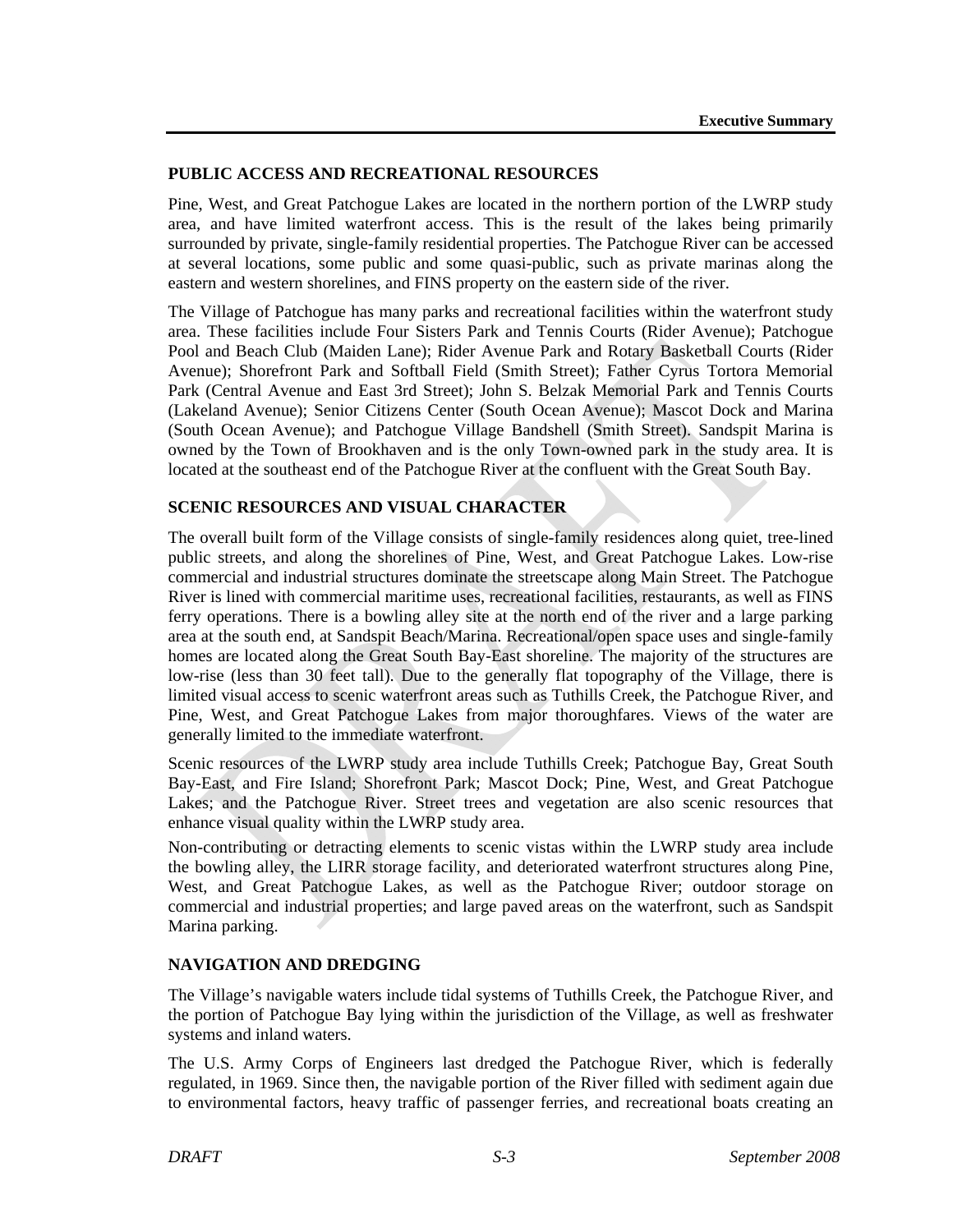unsafe navigation condition. In 2007, the Village undertook a collaborative project to dredge the Patchogue River channel, financed with State, County, Town, Village, and private funding. The \$1.2 million project, which is ongoing, dredged and piped ashore approximately 28,000 cubic yards of sediment from the bottom of the Patchogue River. There will need to be funding available in the future for continued maintenance dredging.

## **OTHER TOPICS**

Section II, "Inventory and Analysis," also addresses waterfront uses and marine infrastructure; publicly owned lands and underwater lands; public water supply, wastewater treatment, and stormwater management; transportation systems; historical and archaeological resources; topography and geology; water quality; tidal and freshwater wetlands; fish and wildlife habitats; avian species; rare, endangered, and threatened species; flooding and erosion; and environmental permits for air and water discharges, as well as hazardous materials, in the LWRP study area.

## **D. WATERFRONT REVITALIZATION POLICIES**

Section III, "Waterfront Revitalization Policies," of the LWRP/HMP includes waterfront revitalization policies to be used in guiding the appropriate development of the Village of Patchogue, applicable to land within Patchogue's LWRP boundary. As noted above, in accordance with guidance from DOS, waterfront revitalization policies for the Village of Patchogue are based upon the Long Island Sound Coastal Management Program policies. The LWRP/HMP refines the regional policies of the Long Island Sound Coastal Management Program to reflect local conditions in the Village of Patchogue.

The waterfront revitalization policies consider the economic, environmental, and cultural characteristics of the Village of Patchogue's LWRP area. They represent a balance between economic development and preservation, and promote beneficial use of and prevent adverse effects on coastal resources. Upon adoption of the Village of Patchogue LWRP/HMP, the policies will become the basis for consistency determinations made by local, State, and federal agencies for actions affecting Patchogue's LWRP area.

## **DEVELOPED COAST POLICIES**

- Policy 1: Foster a pattern of development in the Village of Patchogue that enhances community character, preserves open space, makes efficient use of infrastructure, makes beneficial use of the Village's coastal location, and minimizes adverse effects of development.
- Policy 2: Preserve and enhance historic resources of the Village of Patchogue.
- Policy 3: Improve visual quality and protect and enhance scenic resources throughout Village of Patchogue.

## **NATURAL COAST POLICIES**

- Policy 4: Minimize loss of life, structures, and natural resources from flooding and erosion.
- Policy 5: Protect and improve surface and groundwater quality and supply in the Village of Patchogue.
- Policy 6: Protect and restore ecosystem quality and function in the Village of Patchogue.
- Policy 7: Protect and improve air quality in the Village of Patchogue.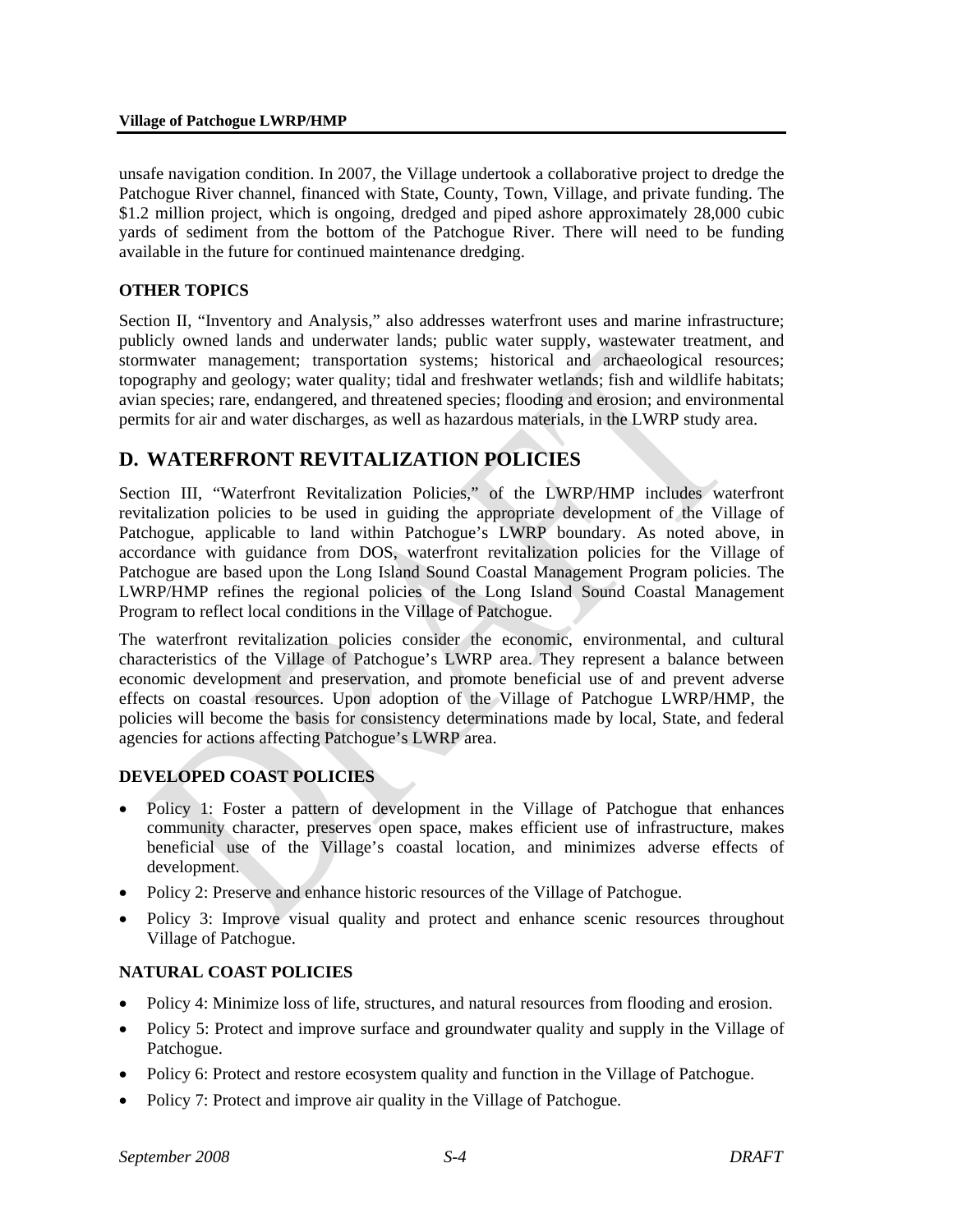• Policy 8: Minimize environmental degradation from solid waste and hazardous substances and wastes in the Village of Patchogue.

## **PUBLIC COAST POLICIES**

• Policy 9: Provide for public access to, and recreational use of, coastal waters, public lands, and public resources of the Village of Patchogue.

### **WORKING COAST POLICIES**

- Policy 10: Protect the Village of Patchogue's water-dependent uses and promote siting of new water-dependent and water-enhanced uses in suitable locations.
- Policy 11: Promote sustainable use of living marine resources in the Village of Patchogue.
- Policy 12: Protect agricultural lands in the Village of Patchogue. (Note: This policy is inapplicable.)
- Policy 13: Promote appropriate use and development of energy and mineral resources.

## **E. RECOMMENDATIONS: PROPOSED USES AND PROJECTS**

Section IV, "Proposed Uses and Projects," of the Village of Patchogue LWRP/HMP describes future land and water uses anticipated as part of waterfront revitalization plans, and identifies key improvement projects to implement the LWRP/HMP policies and stimulate redevelopment and revitalization of the study area.

#### **PROPOSED LAND AND WATER USES**

Future uses in the LWRP study area will strengthen and maintain Patchogue's identity as a historic south shore village and maritime center. The Village will continue to be a thriving tourist destination and gateway to Fire Island, and new development will encourage tourists to extend their visits in Patchogue. Downtown Patchogue will continue to be a destination for shopping, restaurants, entertainment, and culture, and with the vital influx of new residences, downtown will become a 24-hour-a-day, 7-day-per-week community.

Land uses within the LWRP study area will generally adhere to the existing pattern. New multiple family residential uses are encouraged within walking distance of downtown Patchogue and the LIRR station, and as part of new mixed-use transit-oriented developments (TOD). Mixed-use retail, hotel, commercial, office, and a mix of the types of residential development are encouraged, particularly in the vicinity of downtown and the LIRR station. Commercial and industrial uses along the Patchogue River should be water-dependent or water-enhanced, and retention of historic maritime uses is highly encouraged. Public access to the Patchogue River, Tuthills Creek, Patchogue Bay, and Great Patchogue, Pine, and West Lakes, and public use and enjoyment of the water and waterfront, will increase. Underutilized publicly owned lands within the coastal area should be improved to maximize public access to the waterfront.

#### **PROPOSED PROJECTS**

#### *REDEVELOPMENT PROJECTS*

The LWRP/HMP recommends redevelopment of the following properties: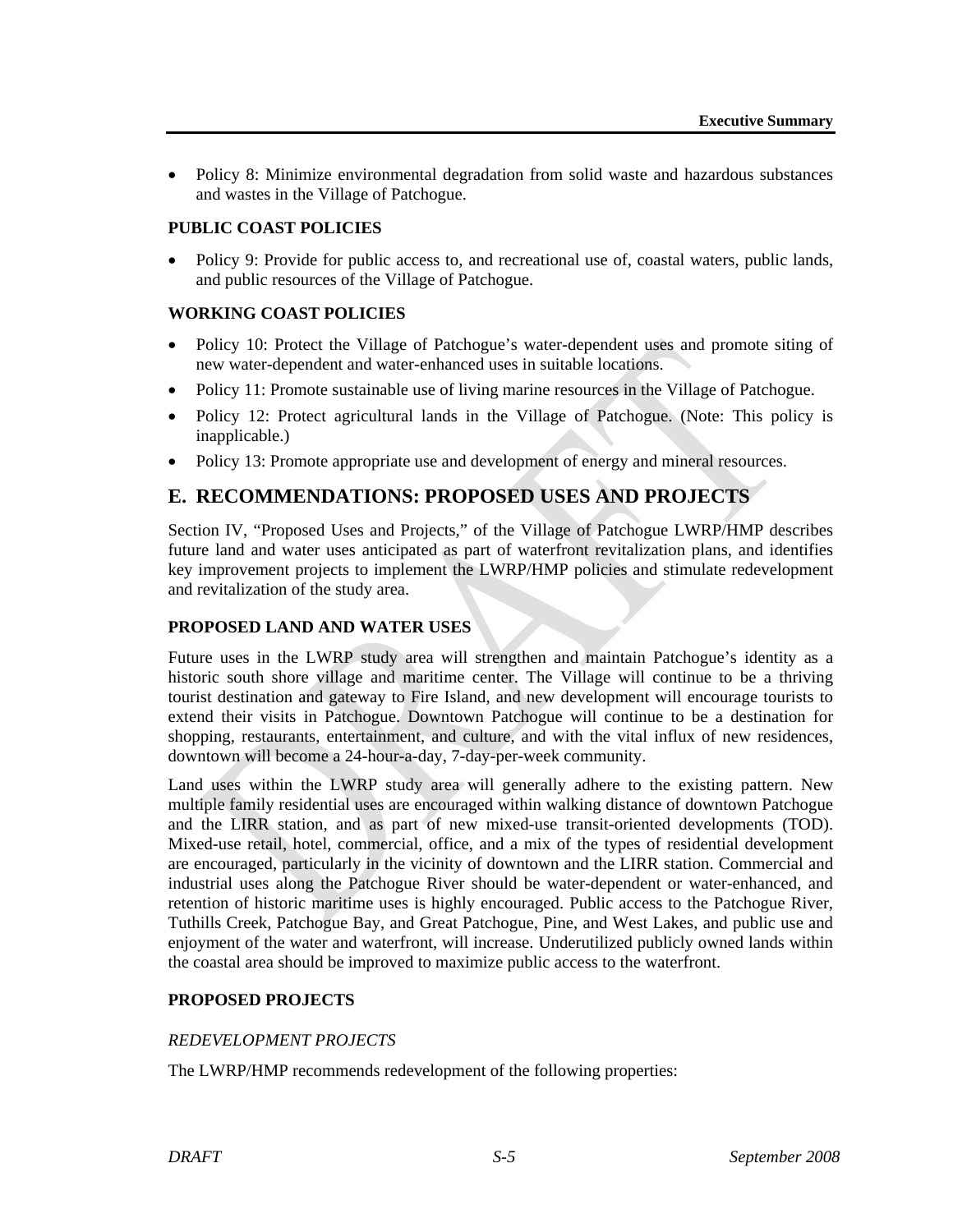#### **Village of Patchogue LWRP/HMP**

- The bowling alley site at the southwest corner of Division Street and West Avenue. The property should be redeveloped as a gateway to the waterfront, opening up views of the Patchogue River from the north and east.
- The Hess property, the former site of the Patchogue Oil Terminal, located on the west bank of the Patchogue River, east of River Avenue and north of Crescent Street. This is the largest remaining vacant parcel on the Patchogue River, and it is essential that the property be redeveloped with water-dependent and/or water-enhanced uses, as well as public access to the river.
- The site of an existing Anheuser-Busch beer distributorship located on Clare Rose Boulevard/West Avenue south of South Street. Redevelopment of the distributorship property should create intermodal connections between the riverfront, LIRR station, downtown Patchogue, and Briarcliffe College. Public open space should be provided along the site's Patchogue River shoreline.
- Parking at the LIRR station. In the long term, surface parking at the train station should be replaced by a TOD with a mix of uses, including higher density residential development, as well as a more efficient parking facility.

### *MAIN STREET AND WATERFRONT CONNECTIONS*

While much of downtown Patchogue is outside the LWRP boundary, continued revitalization of downtown will help revitalize the entire LWRP study area. The LWRP/HMP includes recommendations for reinforcement of a pedestrian-friendly, mixed-use character in downtown Patchogue. Connections between downtown and the waterfront should be enhanced, through wayfinding signage, improvements to the sidewalk network, establishment of a jitney service, and similar projects. A shuttle bus service could be established to transport visitors between the LIRR station, FINS parking areas and visitors' center, parks, and key downtown destinations.

## *ENHANCEMENT OF LIRR MAINTENANCE YARD*

A maintenance yard for the LIRR is located at the northwest corner of Division Street and West Avenue. The maintenance yard should ideally be relocated, allowing the site to be redeveloped as a park and opening up sight lines from the train station and train tracks to the river. However, relocation is highly infeasible, and efforts should therefore focus on improving the appearance of the yard. Additional plantings and improved fencing should be provided as screening along Division Street. Locations of activities within the maintenance yard could potentially be shifted so that intrusive activities are setback from the street. Site lighting should also be improved. In addition, the LIRR station parking lot should be retrofitted with more landscaping.

#### *PUBLIC ACCESS AND WATERFRONT PARKS*

#### *Riverwalk*

A key goal of the LWRP/HMP is to increase public access to the waterfront, and to the Patchogue River in particular. On the east side of the river, a Riverwalk has already been partially constructed, and connecting segments should be built. In the long term, the Riverwalk should be extended along the entire river corridor, and both the eastern and western shores of the Patchogue River should be publicly accessible. New waterfront development and redevelopment should incorporate public access along the river whenever feasible. To ensure that the Riverwalk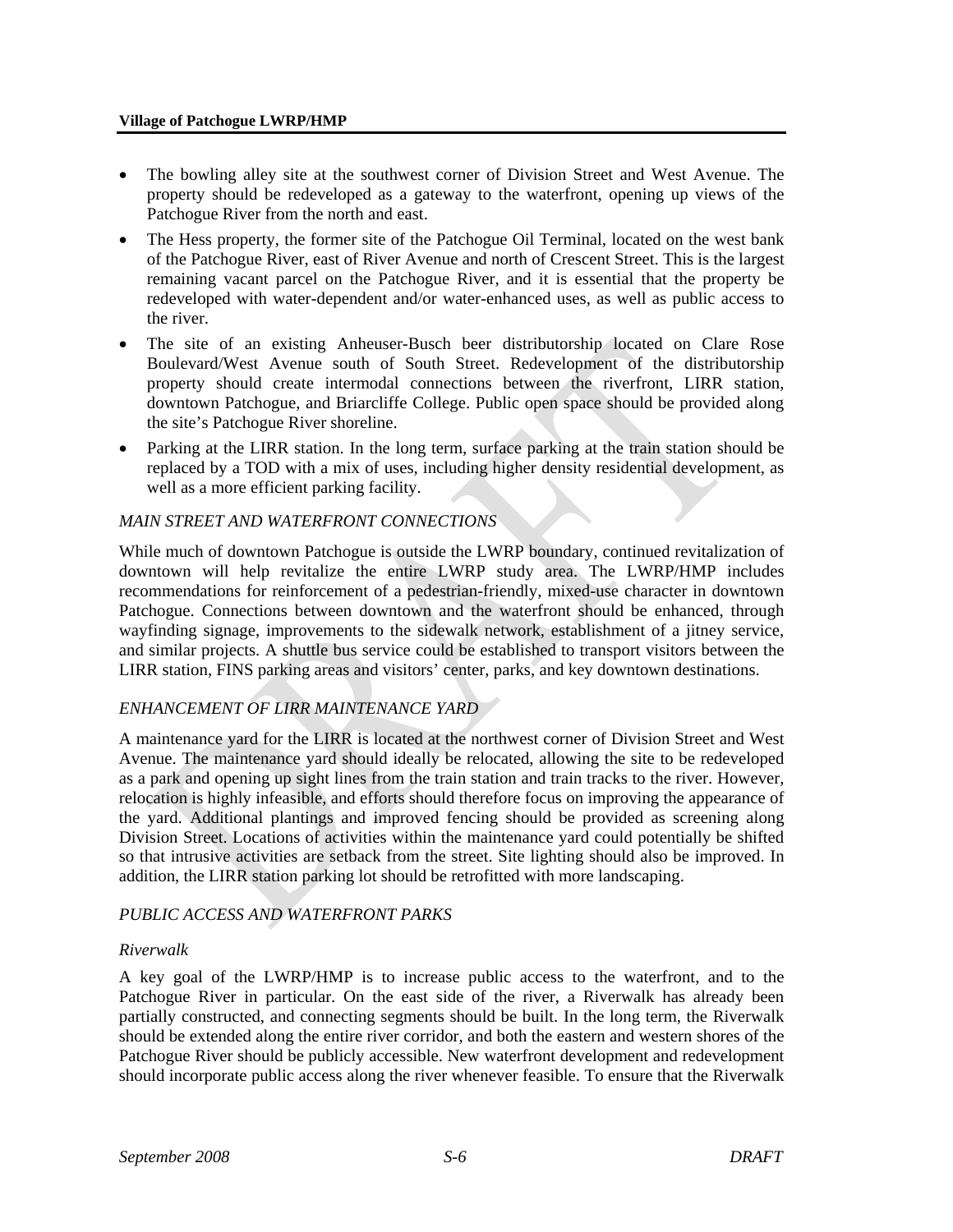is continuous, the walkway may potentially be routed inland in locations where easements cannot be obtained along the water.

### *Street-end Waterfront Public Access*

New public access points are envisioned in several locations along Patchogue Bay and the Patchogue River, as well as on Great Patchogue Lake. Several piers are proposed on the waterfront at street ends. Public access points should be equipped with pedestrian amenities, trees, and landscaping, and designed to maximize scenic views of the water. Construction of waterfront public access points may be combined with bulkhead repairs and stormwater runoff controls.

#### *Non-motorized Boat Launches*

The LWRP/HMP recommends construction of boat launches for non-motorized craft (e.g., kayaks and canoes) at sites along the Patchogue River, Tuthills Creek, and West, Pine, and Great Patchogue Lakes. Boat launches could include amenities such as public restrooms, storage facilities, and picnic areas, where feasible, as well as signage and maps.

#### *Tuthills Creek Parcel*

The Town of Brookhaven owns a vacant parcel at the end of River Avenue, along the east Tuthills Creek shoreline and west Patchogue Bay shoreline. In the future, natural habitat on this property should be restored, and trails may be added. Future use of the site must be sensitive to neighboring single family homes, and adequate buffers should be provided.

#### *Shorefront Park Marina/Mascot Dock Maritime Improvements; Shorefront Park Improvements*

Shorefront Park, a Village-owned park located south of Smith Street on Patchogue Bay, could potentially be expanded to include a public marina. A new dock would extend from the end of Rider Avenue into Patchogue Bay, then west toward Mascot Dock. The spur at the end of the Mascot Dock pier could also be extended to the east, providing space for more recreational activity on the pier and increasing boat docking capacity.

Several improvement projects are already underway or have been recently completed at Shorefront Park, the Village's largest recreational area on the Patchogue Bay shoreline, as initiatives of the Village of Patchogue Community Development Agency. Continued improvements to the Pool and Beach Club and Shorefront Park, including the addition of new amenities, should be pursued. To enable completion of further improvements, a full survey of Shorefront Park should be commissioned. Shorefront Park is in need of re-grading. Additional improvements may include construction of a boardwalk along the waterfront, rehabilitation of the playground, and enhancement of barrier-free/handicapped accessibility. The restrooms and septic systems are also in need of rehabilitation or complete reconstruction.

#### *Rider Avenue Park Improvements*

Rider Avenue Park, a Village-owned park with ballfields, wetlands, and woodlands, is located north of Shorefront Park. Similar to Shorefront Park, a full survey of Rider Avenue Park has never been completed and should be prepared. Additional indigenous trees should be planted within the park. A trail network is recommended around the park's wetlands and within its wooded northern area.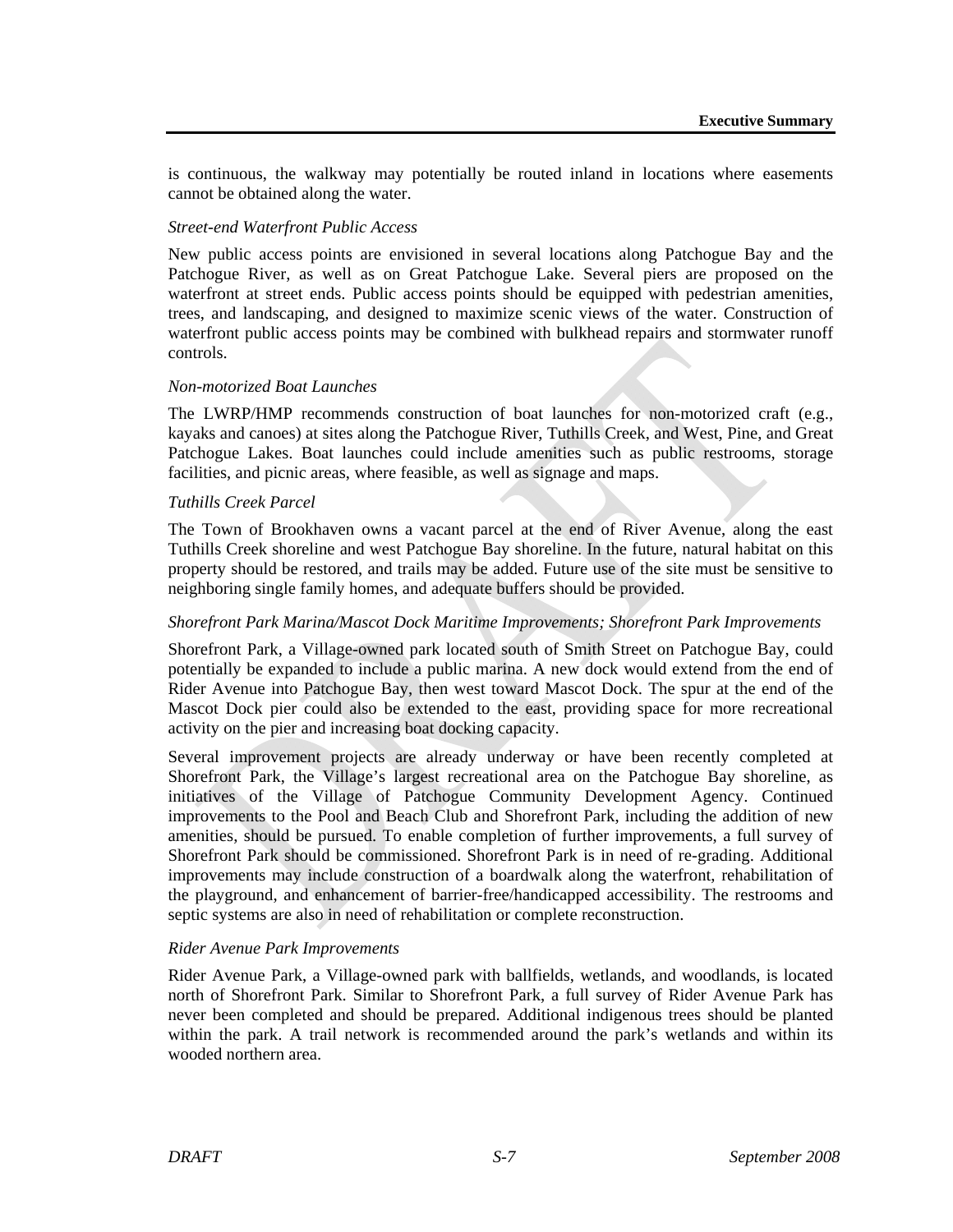#### **Village of Patchogue LWRP/HMP**

#### *Sandspit Beach/Marina Improvements*

The parking lot at Sandspit Beach/Marina should be retrofitted with additional trees and expanded landscaped areas. If a jitney were developed with service between Sandspit Beach/Marina and parking lots to the north, the existing Sandspit parking lot could be used for marina parking instead of ferry parking, or portions of the existing parking lot could be redeveloped for recreational use.

#### *Water Wheels*

Patchogue was known as "Milltown" because of the many mills—sawmills, gristmills, and cotton, wool, and paper mills—that operated on its waterways beginning in the mid-18th century. Water wheels were used to power mills by extracting power from water flow and fall. A working water wheel could be reestablished on Great Patchogue and/or West Lakes. The water wheels could be functional and generate power for street lighting or other beneficial uses. The wheels may be combined with a small park or museum.

#### *BAYWAY STRATEGIC IMPLEMENTATION PLAN*

The Village should coordinate with the SSER Office in implementing the South Shore Bayway. The Bayway is envisioned as a network of specific destinations and routes within the SSER where the public can enjoy natural and cultural resources of maritime communities, and explore diverse recreational opportunities. The SSER Office is exploring capital improvement projects that can be completed over the next 5 years that will implement these objectives. Specific projects could include amenities for fishing access points, marinas, boat launches, visitors' centers, comfort stations, directional signage, land and water trail amenities, interpretive educational exhibits, streetscape improvements, and intermodal transportation access.

#### *PEDESTRIAN IMPROVEMENTS*

Gaps in the sidewalk network should be filled in throughout the LWRP study area. In addition to installation of new sidewalks and creation of greater continuity in the sidewalk network, sidewalk repairs and maintenance should also be emphasized. The LWRP/HMP identifies priority areas for sidewalk improvements.

#### *LANDSCAPING IMPROVEMENTS*

A tree planting program should be established for the entire Village, including the LWRP study area. The Village recently conducted an inventory of street trees, and should continue to conduct systematic inventories. New trees should be added on residential streets, commercial corridors, throughout downtown Patchogue, along waterfront promenades and the Riverwalk, within parks, in parking lots, and as a part of all new development and redevelopment. The LWRP/HMP identifies priority locations for tree planting.

#### *INTERPRETIVE AND WAYFINDING SIGNAGE; PUBLIC TRAILS*

Several interpretive and wayfinding signs are already located on streets within the LWRP boundary, and the existing system should be maintained and enhanced. The Village recently received a DOS grant for design, construction, and installation of 12 "waysides" within the Patchogue River Maritime Center. The waysides will consist of text and illustrations on signs, and will inform visitors and residents about the ecology of the Patchogue River, Patchogue Bay, and wetlands, as well as the maritime history of the Patchogue River. The waysides will be part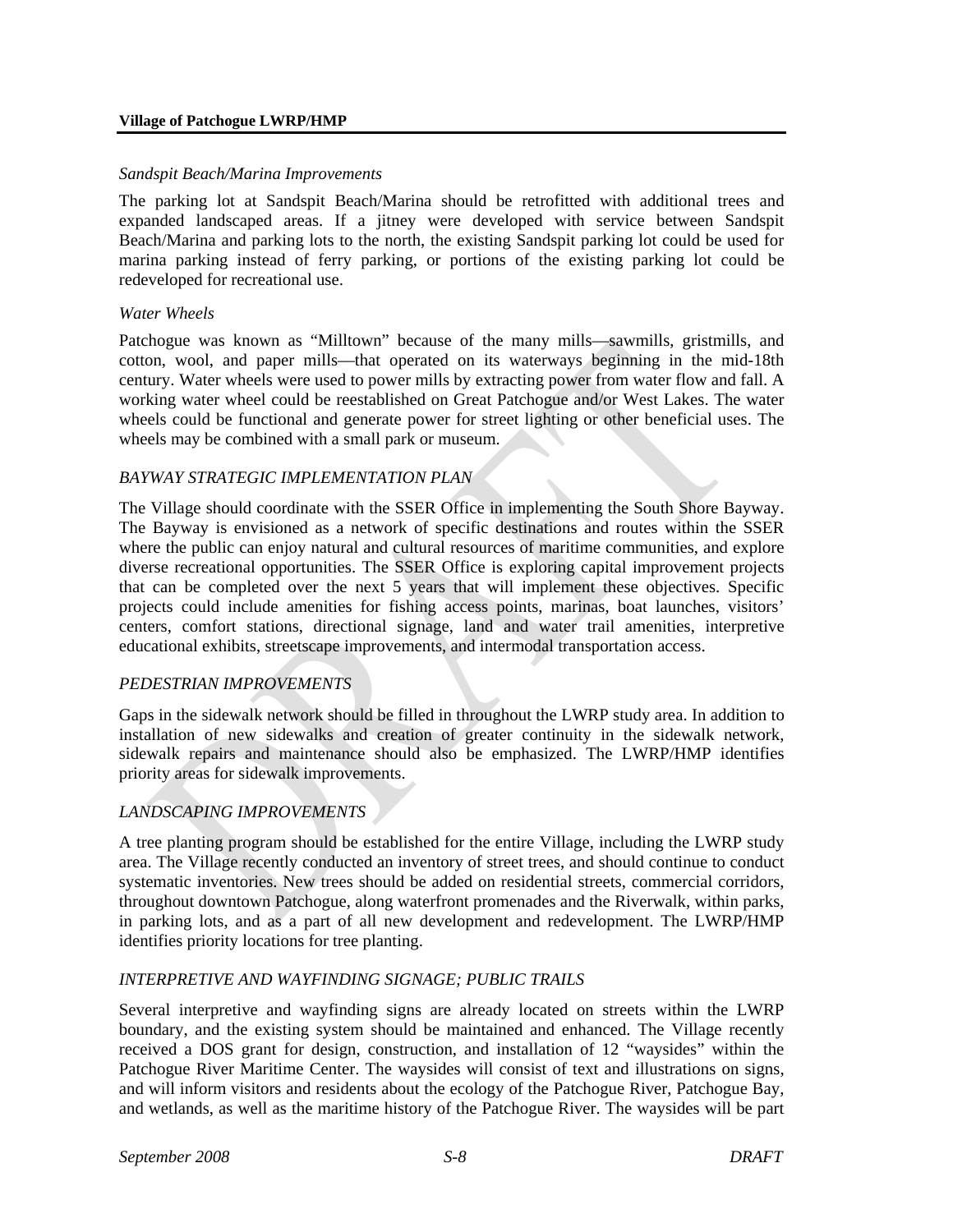of a walking trail linking the Riverwalk, Shorefront Park boardwalk, and Rider Avenue Park trail. In the future, new signs may be installed and used to develop a historic walking tour, waterfront trail, or nature walk; to foster connections between recreational centers; to direct visitors to the waterfront and downtown Patchogue; and/or to help designate gateways to the Village and waterfront area. The LWRP/HMP recommends a trail map designating a pathway system throughout the Village, connecting lakes and marine environments, natural environments, cultural facilities, and other key destinations and resources. A blue trail, or connections between non-motorized boat launches and other key points for kayakers and canoeists, may also be established through a sign system. Recommended locations for signage are identified in Section IV of the LWRP/HMP.

## *ENTERTAINMENT AND CULTURE*

### *Public Art*

Public art should be installed at key locations in the LWRP study area, such as parks, areas with high pedestrian traffic, key intersections and gateways such as the LIRR station, and along the Riverwalk. Public art may highlight the history and culture of the Village; for example, an outdoor sculpture constructed of metal from a historic water mill, a portion of a boatyard trolley, or an anchor could be displayed in a prominent location. Fountains, statues, mosaics, murals, and other outdoor art are also envisioned.

#### *Community Events*

Patchogue has several established community events that draw tourists to its downtown and waterfront. These activities should be continued and new festivals and events should be held. Activities may include craft fairs, art shows, antique fairs, beach cleanup events, holiday boat parades, fleet blessings, wooden boat shows, boat races, seasonal festivals (e.g., a fall festival), waterfront open houses, triathlons and athletic events, outdoor movie showings, Arbor Day celebrations, sunset cruises, and more.

## *SHORELINE MANAGEMENT AND FLOOD HAZARD MITIGATION*

The LWRP/HMP identifies beaches and shoreline areas in need of nourishment and recommends sand replenishment in several locations. Measures to prevent erosion, such as dune grass planting and reconstruction of the east jetty at the entrance to the Patchogue River, and/or construction of short groins, are also recommended. Further, the LWRP/HMP supports implementation of the Village's 2006 *Floodplain Management and Hazard Mitigation Plan*.

## *SURFACE WATER QUALITY IMPROVEMENTS*

A variety of measures should be pursued to improve surface water quality within the LWRP boundary. Ongoing analyses should be conducted regarding the locations and sizes of nonpoint sources of pollution to groundwater and surface waters, with priorities established for implementing nonpoint source controls. Sanitary sewer service with advanced treatment capability should be expanded within the LWRP study area, particularly along the waterfront, to remove constraints to expansion of water-dependent uses and reduce pollutant loadings to surface waters. Construction of new pump-out facilities, maintenance of existing pump-out facilities throughout the boating season, and enforcement of no-discharge zone designations are also important steps to maintain water quality. Efforts to preserve and restore wetlands and streams, and reduce impervious surfaces within the LWRP study area, are encouraged.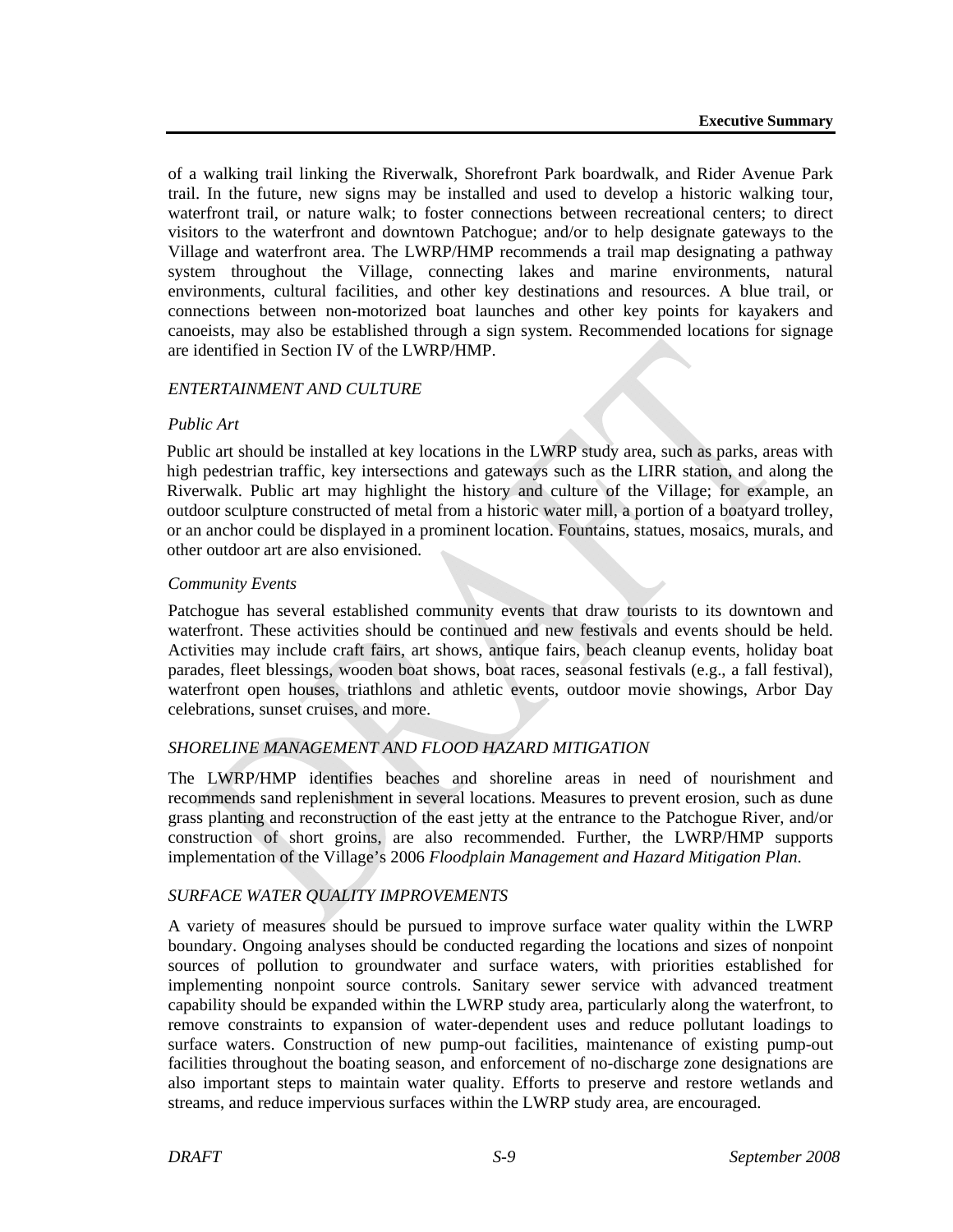## *HABITAT RESTORATION*

The New York State Department of Environmental Conservation should provide continued assistance in combating invasive species in Great Patchogue Lake. Other strategies recommended to maintain the health of Great Patchogue Lake, and potentially West and Pine Lakes, include harvesting of invasive aquatic plants; dredging of sediments that have accumulated in the lakes; public education about the harm of pesticides, manmade fertilizers, feeding wildlife, proper disposal of household hazardous wastes, and proper disposal of vessel wastes; preservation of natural protective features; and planting and maintenance of vegetated buffers along shorelines by lakefront property owners.

## *ENVIRONMENTAL MANAGEMENT*

Patchogue is among several communities on Long Island with sites contaminated from manufactured gas production and storage during the 19th and 20th centuries. The gas manufacturing process resulted in a noxious byproduct with several carcinogens, a threat to human health, wildlife, and groundwater. KeySpan Gas East Corporation, a wholly owned subsidiary of National Grid, inherited the problem from Long Island Lighting Company (LILCO). Cleanup should be undertaken in Patchogue, with operations overseen and paid for by utilities responsible for the contaminated sites, and testing and monitoring of cleanup activities by New York State.

### *NAVIGATION AND CHANNELS*

The east jetty at the entrance to the Patchogue River is in need of reconstruction and should potentially be realigned. A lighthouse navigation aid may be erected on both jetties at the river entrance. Shoreline debris and rubble should also be cleaned up in this location. The Patchogue River should continue to be periodically dredged, to maintain the depth and width of the channel. Existing marine navigational aids such as buoys, pole markers, and regulatory signs should be maintained on the Patchogue River and Patchogue Bay, and new aids should be added as necessary.

## **F. LOCAL IMPLEMENTATION TECHNIQUES**

Section V, "Local Implementation Techniques," describes tools available to the Village of Patchogue to implement the vision and policies of the LWRP/HMP.

## **EXISTING LOCAL LAWS AND REGULATORY BODIES**

Implementation of most aspects of the LWRP/HMP can be accomplished through existing laws and regulations, including Chapter 93, "Zoning," of the Village Code, as well as several other chapters, including Chapter 23, "Air Pollution," Chapter 36, "Buildings & Structures: Unsafe," Chapter 38, "Commercial Property Maintenance," Chapter 55, "Housing Standards," Chapter 43, "Environmental Quality," Chapter 48, "Fire Prevention," Chapter 49, "Flood Damage Prevention," Chapter 51, "Freshwater Wetlands," Chapter 71, "Sewage Disposal," Chapter 73, "Sidewalk Construction and Repair," Chapter 84, "Trees and Shrubs," and Chapter 91, "Waterways and Watercraft."

Existing boards within the Village that will assist in implementing the LWRP/HMP include the Village Board of Trustees, Planning Board, Zoning Board of Appeals, and Architectural Review Board. The Building Inspector will also support implementation of the program's policies.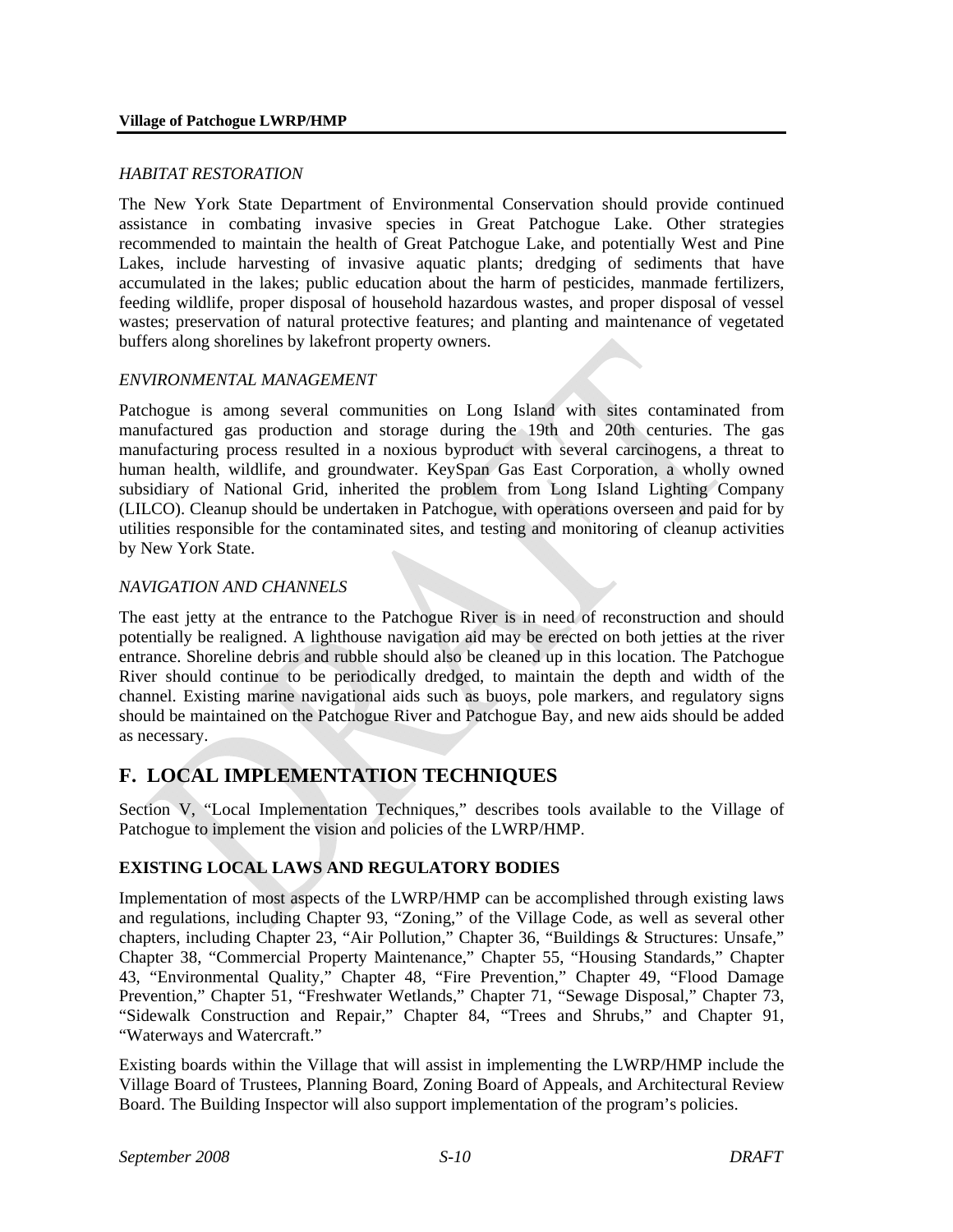## **PROPOSED NEW OR AMENDED LOCAL REGULATIONS**

## *LOCAL CONSISTENCY REVIEW LAW*

Village actions required to implement the LWRP/HMP include adoption of a Local Consistency Review Law and creation of a Waterfront Advisory Committee (WAC) and LWRP Coordinator position. A draft local consistency law is included within Appendix D of the LWRP/HMP. The WAC and LWRP Coordinator's tasks may include advising the Village on program implementation; reviewing local government actions and funding and permitting applications (e.g., site plans, zoning changes, and public works projects) in the LWRP area and advising the appropriate agency/body regarding consistency with LWRP policies; seeking funding from federal, State, or other sources to finance LWRP/HMP projects; coordinating with other committees (e.g., the Planning Board, Zoning Board of Appeals, and community groups) to implement the LWRP/HMP; reviewing proposed actions of State agencies within the waterfront area to identify any conflicts with the LWRP, advising the local government and State agency of conflicts, and participating in discussions to resolve conflicts; reviewing proposed federal actions and advising the local government on the consistency of the actions; and ongoing monitoring of and updates to the LWRP/HMP.

### *ZONING AMENDMENTS*

The LWRP/HMP recommends that Chapter 93, "Zoning," of the Village Code be amended to create a new RC River Corridor Overlay District for the Patchogue River corridor. A zoning map amendment (i.e., rezoning) is also recommended. The RC River Corridor Overlay District is intended to achieve the objectives of the LWRP/HMP and other waterfront plans for the Village of Patchogue, including: to enhance public access to the Patchogue River; increase recreational use and aesthetic appreciation of the river; preserve and enhance natural, historic, and scenic values of the waterfront; respect the Village's maritime heritage; preserve the economic values of properties in the waterfront area; increase the economic viability of the Village of Patchogue; and allow for a mix of water-dependent and water-enhanced uses, and ensure that limited waterfront and near-water areas are reserved for such uses. The overlay district includes supplemental regulations that would be superimposed over underlying district regulations. A draft amendment with RC River Corridor Overlay District regulations is included in Appendix D of the LWRP/HMP.

## *HARBOR MANAGEMENT OFFICER*

The Village may consider establishing a Harbor Management Officer as a new Village staff position. The officer would be responsible for surveillance of the Village's navigable waterways and enforcement of Chapter 91, "Waterways and Watercraft," of the Village Code. The Harbor Management Officer would also notify government officials of pollutant sources and/or indicators of pollution and oversee removal of abandoned vessels.

## *DOWNTOWN DESIGN GUIDELINES OR FORM-BASED CODE*

The LWRP/HMP recommends that the Village prepare design guidelines for architecture, signage, landscaping, parking, and other site design elements in downtown Patchogue. Alternatively, the Village may consider preparation of a form-based code for downtown. The code would govern relationships between buildings, streets, and public spaces in downtown Patchogue, prescribing a desired form.